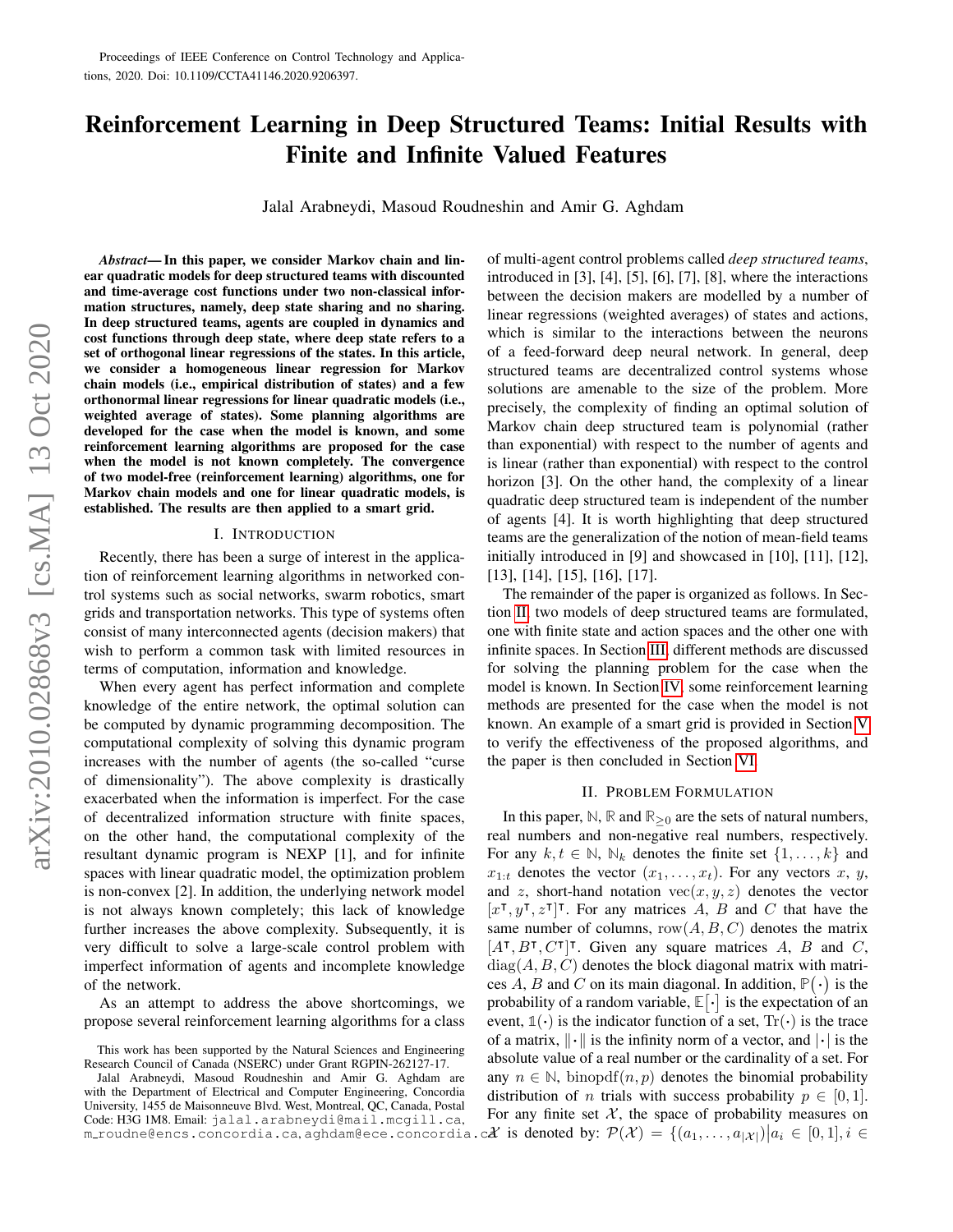$\mathbb{N}_{|\mathcal{X}|}, \sum_{i=1}^{|\mathcal{X}|} a_i = 1$ . Furthermore, the space of empirical distributions over X with n samples is given by:  $\mathcal{E}_n(\mathcal{X}) =$  $\{(a_1, \ldots, a_{|\mathcal{X}|}) | a_i \in \{0, \frac{1}{n}, \ldots, 1\}, i \in \mathbb{N}_{|\mathcal{X}|}, \sum_{i=1}^{|\mathcal{X}|} a_i = 1\},\$ where  $\mathcal{E}_n(\mathcal{X}) \subset \mathcal{P}(\mathcal{X})$ .

Consider a stochastic dynamic control system consisting of  $n \in \mathbb{N}$  agents (decision makers). Let  $x_t^i \in \mathcal{X}$ ,  $u_t^i \in \mathcal{U}$  and  $w_t^i \in \mathcal{W}$  denote the state, action and noise of agent  $i \in \mathbb{N}_n$  at time  $t \in \mathbb{N}$ . In addition, define  $\mathbf{x}_t = \text{vec}(x_t^1, \dots, x_t^n) \in \mathcal{X}^n$ ,  $\mathbf{u}_t = \text{vec}(u_t^1, \dots, u_t^n) \in \mathcal{U}^n$ , and  $\mathbf{w}_t = \text{vec}(w_t^1, \dots, w_t^n) \in$  $W<sup>n</sup>$ . The initial states  $x_1$  and noises  $w_t$ ,  $t \in \mathbb{N}$ , are distributed randomly with respect to joint probability distribution functions  $P_X$  and  $P_W$ , respectively. It is assumed that random variables  $\{x_1, w_1, \ldots, w_T\}$ ,  $T \in \mathbb{N}$ , are defined on a common probability space and are mutually independent across any control horizon T.

In this paper, we consider two fundamental models in deep structured teams, where the first one has a finite space with a controlled Markov chain formulation and the second one has an infinite space with a linear quadratic structure.

## *Model I: Finite-valued features*

Let spaces X, U and W be finite sets. Denote by  $\mathfrak{D}_t \in$  $\mathcal{E}_n(\mathcal{X} \times \mathcal{U})$  the empirical distribution of states and actions at time  $t \in \mathbb{N}$ , i.e.

$$
\mathfrak{D}_t(x, u) := \frac{1}{n} \sum_{i=1}^n \mathbb{1}(x_t^i = x) \mathbb{1}(u_t^i = u), \quad \forall x \in \mathcal{X}, u \in \mathcal{U}.
$$
\n(1)

Let  $d_t$  denote the empirical distribution of states at time t:

$$
d_t(x) := \sum_{u \in \mathcal{U}} \mathfrak{D}_t(x, u) = \frac{1}{n} \sum_{i=1}^n \mathbb{1}(x_t^i = x), \quad x \in \mathcal{X}.
$$
 (2)

The agents are coupled in dynamics through  $\mathcal{D}_t$ , representing the aggregate behaviour of agents at  $t \in \mathbb{N}$ . More precisely, the state of agent  $i \in \mathbb{N}$  at time  $t \in \mathbb{N}$  evolves as follows:

$$
x_{t+1}^i = f(x_t^i, u_t^i, \mathfrak{D}_t, w_t^i),\tag{3}
$$

where  $f: \mathcal{X} \times \mathcal{U} \times \mathcal{E}_n(\mathcal{X} \in \mathcal{U}) \times \mathcal{W} \to \mathcal{X}$ , and  $\{w_t^i\}_{t=1}^\infty$  is an i.i.d. random process with probability mass function  $P_W$ , i.e.,  $P_{\mathbf{W}}(\mathbf{w}_t) = \prod_{i=1}^n P_W(w_t^i)$ . Alternatively, the dynamics [\(3\)](#page-1-0) may be written in terms of transition probability matrix:

$$
p(x_{t+1}^i, x_t^i, u_t^i, \mathfrak{D}_t) := \mathbb{P}(x_{t+1}^i \mid x_t^i, u_t^i, \mathfrak{D}_t)
$$
  
= 
$$
\sum_{w \in \mathcal{W}} \mathbb{1}(x_{t+1}^i = f(x_t^i, u_t^i, \mathfrak{D}_t, w)) P_W(w),
$$

where  $\sum_{y \in \mathcal{X}} p(y, x_t^i, u_t^i, \mathfrak{D}_t) = 1.$ 

The agents are also coupled in cost function; this is formulated by defining the per-step cost function  $c(x_t^i, u_t^i, \mathcal{D}_t)$ at  $t \in \mathbb{N}$ , where  $c : \mathcal{X} \times \mathcal{U} \times \mathcal{E}_n(\mathcal{X} \times \mathcal{U}) \to \mathbb{R}_{\geq 0}$  and  $i \in \mathbb{N}_n$ .

# *Model II: Infinite-valued features*

Let  $\mathcal{X} = \mathbb{R}^{h_x}$ ,  $\mathcal{U} = \mathbb{R}^{h_u}$  and  $\mathcal{W} = \mathbb{R}^{h_x}$  be finitedimensional Euclidean spaces, where  $h_x, h_y \in \mathbb{N}$ . Let also the weight (impact factor)  $\alpha^{i,j} \in \mathbb{R}$  denote the influence of agent  $i \in \mathbb{N}_n$  on the j-th feature,  $j \in \mathbb{N}_z$ ,  $z \in \mathbb{N}$ , where these impact factors are assumed to be orthonormal vectors in the feature space, i.e.,

$$
\frac{1}{n}\sum_{i=1}^n \alpha^{i,j} \alpha^{i,k} = \mathbb{1}(j=k), \quad j,k \in \mathbb{N}_z.
$$

For feature  $j \in \mathbb{N}_z$ , define the following linear regressions:

<span id="page-1-1"></span>
$$
\bar{x}_t^j := \frac{1}{n} \sum_{i=1}^n \alpha^{i,j} x_t^i, \quad \bar{u}_t^j := \frac{1}{n} \sum_{i=1}^n \alpha^{i,j} u_t^i.
$$

Define  $\bar{\mathbf{x}}_t := \text{vec}(\bar{x}_t^1, \dots, \bar{x}_t^z)$  and  $\bar{\mathbf{u}}_t := \text{vec}(\bar{u}_t^1, \dots, \bar{u}_t^z)$ . The dynamics of agent  $i \in \mathbb{N}_n$  is coupled with other agents through  $\bar{\mathbf{x}}_t$  and  $\bar{\mathbf{u}}_t$  as follows:

$$
x_{t+1}^i = Ax_t^i + Bu_t^i + \sum_{j=1}^z \alpha^{i,j} (\bar{A}^j \bar{\mathbf{x}}_t + \bar{B}^j \bar{\mathbf{u}}_t) + w_t^i, \quad (4)
$$

where matrices A, B,  $\bar{A}^j$  and  $\bar{B}^j$ ,  $j \in \mathbb{N}_z$ , have appropriate dimensions. To have a well-posed problem, it is assumed that the initial states and driving noises have uniformly bounded covariance matrices with respect to time, and that the set of admissible control actions are square integrable for all agents. For simplicity of presentation, it is also assumed that the initial states and local noises have zero mean. The perstep cost function of agent  $i \in \mathbb{N}_n$  is defined as:

$$
c(x_t^i, u_t^i, \bar{\mathbf{x}}_t, \bar{\mathbf{u}}_t) = (x_t^i)^\mathsf{T} Q x_t^i + (u_t^i)^\mathsf{T} R u_t^i + \bar{\mathbf{x}}_t^\mathsf{T} \bar{Q} \bar{\mathbf{x}}_t + \bar{\mathbf{u}}_t^\mathsf{T} \bar{R} \bar{\mathbf{u}}_t,\tag{5}
$$

<span id="page-1-4"></span>where  $Q$ ,  $R$ ,  $\overline{Q}$  and  $\overline{R}$  are symmetric matrices with appropriate dimensions. Let

<span id="page-1-5"></span><span id="page-1-2"></span>
$$
\bar{\mathbf{A}} := \text{diag}(A, \dots, A) + \text{row}[\bar{A}^1, \dots, \bar{A}^z],
$$
  
\n
$$
\bar{\mathbf{B}} := \text{diag}(B, \dots, B) + \text{row}[\bar{B}^1, \dots, \bar{B}^z],
$$
  
\n
$$
\bar{\mathbf{Q}} := \text{diag}(Q, \dots, Q) + \bar{Q}, \quad \bar{\mathbf{R}} := \text{diag}(R, \dots, R) + \bar{R}.
$$

<span id="page-1-6"></span>Remark 1 (Weakly coupled). Consider a special case where agents are coupled in the dynamics [\(4\)](#page-1-1) and cost function [\(5\)](#page-1-2) through the following terms:

<span id="page-1-0"></span>
$$
\sum_{j=1}^z \alpha^{i,j} (\bar{A}^j \bar{x}_t^j + \bar{B}^j \bar{u}_t^j), \quad \sum_{j=1}^z (\bar{x}_t^j)^\intercal \bar{Q}^j \bar{x}_t^j + (\bar{u}_t^j)^\intercal \bar{R}^j \bar{u}_t^j.
$$

The above case arises in various systems specially those with equivariant structure [4, Propositions 3 & 4].

# <span id="page-1-3"></span>*A. Information structure*

Following the terminology of deep structured teams [3], [4], we refer to the aggregate state of agents as *deep state*, which is the empirical distribution  $d_t$  in Model I and weighted average  $\bar{\mathbf{x}}_t$  in Model II. The first information structure considered in this paper is called *deep state sharing* (DSS). Under this information structure, the action of agent  $i \in \mathbb{N}_n$  at time  $t \in \mathbb{N}$  in Model I is chosen with respect to a probability mass function  $g_t(\cdot | x_t^i, d_t) \in \mathcal{P}(\mathcal{U})$ , i.e.,

$$
u_t^i \sim g_t(\cdot \mid x_t^i, d_t). \tag{Model I: DSS}
$$

For Model II, however, the action of agent  $i \in \mathbb{N}_n$  at time  $t \in \mathbb{N}$  is selected with respect to a probability distribution function  $g_t^i(\cdot \mid x_t^i, \bar{\mathbf{x}}_t) \in \mathcal{P}(\mathcal{U})$ , i.e.,

$$
u_t^i \sim g_t^i(\cdot \mid x_t^i, \bar{\mathbf{x}}_t). \tag{Model II: DSS}
$$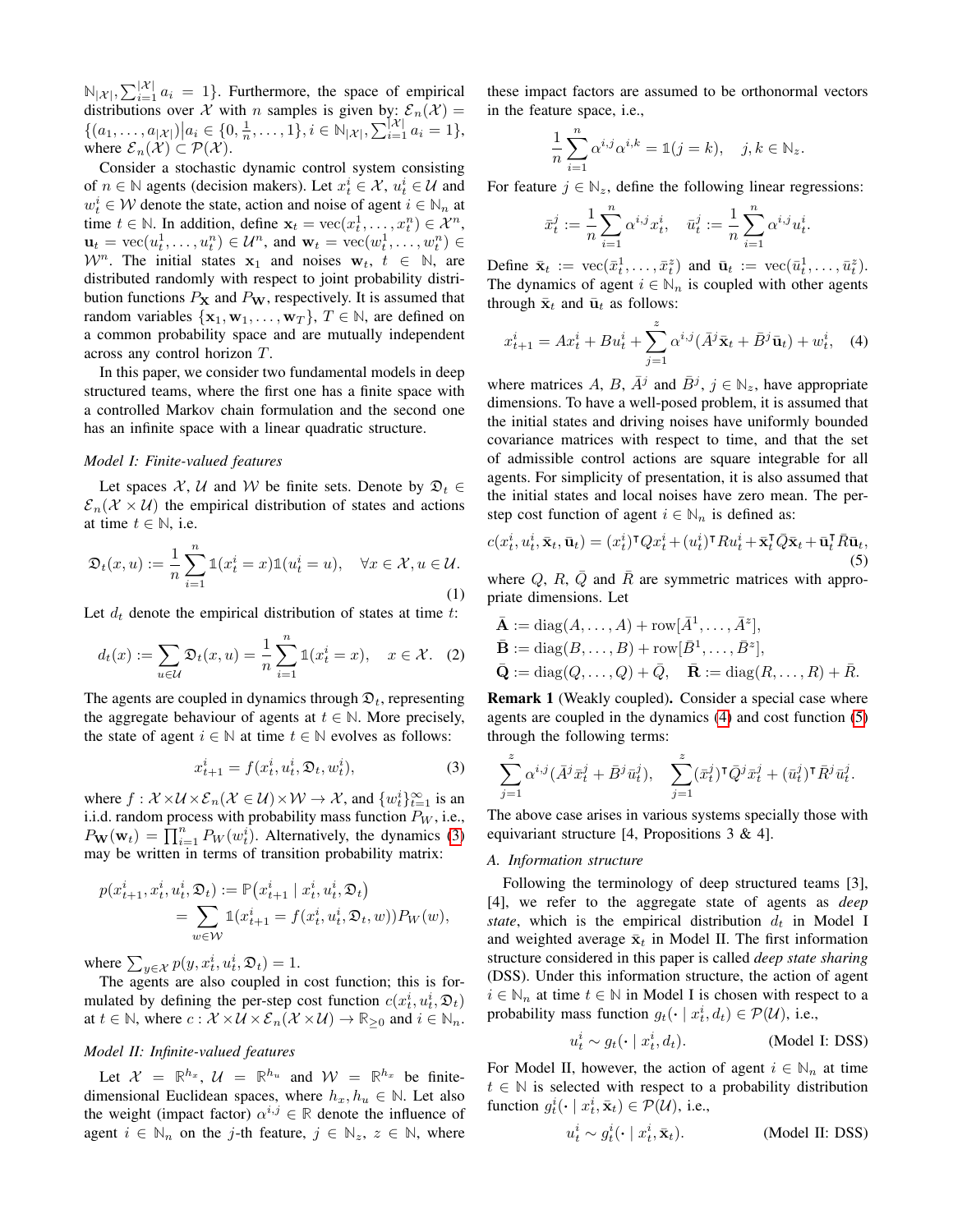In practice, there are various methods to share the deep state among agents. For example, one may use a central distributor (such as a cloud-based server) to collect the states, compute the deep state and broadcast it among the agents. Alternatively, one can utilize distributed techniques such as consensus-based algorithms based on the local interaction of each agent with its neighbours. However, it is sometimes infeasible to share the deep state, specially when the number of agents is very large. In such a case, we consider another information structure called *no sharing* (NS), where

and

$$
u_t^i \sim g_t^i(\cdot \mid x_t^i) \in \mathcal{P}(\mathcal{U}).
$$
 (Model II: NS)

 $(Mode1 I: NS)$ 

It is to be noted that the strategy of agent  $i \in \mathbb{N}_n$  in Model II depends on its index i as well as its local state  $x_t^i$ .

# *B. Objective function*

 $u_t^i \sim g_t(\cdot \mid x_t^i)$ 

Let  $\mathbf{g} := \{g_t\}_{t=1}^{\infty}$  denote the control strategy for the system. Two performance indexes are considered, namely, discounted cost and time-average cost. In particular, given any discount factor  $\beta \in (0,1)$ , the objective function of Model I is defined as follows:

$$
J_{n,\beta}^{(\mathrm{I})}(\mathbf{g}):=(1-\beta)\mathbb{E}^{\mathbf{g}}[\frac{1}{n}\sum_{i=1}^n\sum_{t=1}^\infty\beta^{t-1}c(x_t^i,u_t^i,\mathfrak{D}_t)].
$$

Similarly, the following discounted cost function is defined for Model II:

$$
J_{n,\beta}^{(\text{II})}(\textbf{g}) := (1-\beta)\mathbb{E}^{\textbf{g}}[\frac{1}{n}\sum_{i=1}^n\sum_{t=1}^\infty \beta^{t-1}c(x_t^i,u_t^i,\bar{\textbf{x}}_t,\bar{\textbf{u}}_t)].
$$

In this article, standard mild assumptions are imposed on the model to ensure that the total cost is always bounded. As a result, it is possible to obtain the time-average cost function as the limit of the discounted cost function. More precisely, the following holds for Model I:

$$
J_{n,1}^{(I)}(\mathbf{g}) := \lim_{\beta \to 1} J_{n,\beta}^{(I)}(\mathbf{g})
$$
  
\n
$$
= \lim_{\beta \to 1} \frac{\lim_{T \to \infty} \mathbb{E} \left[ \frac{1}{n} \sum_{i=1}^{n} \sum_{t=1}^{T} \beta^{t-1} c(x_t^i, u_t^i, \mathfrak{D}_t \right]}{\lim_{T \to \infty} \mathbb{E} \left[ \sum_{t=1}^{T} \beta^{t-1} \right]}
$$
  
\n
$$
= \limsup_{T \to \infty} \frac{\lim_{\beta \to 1} \mathbb{E} \left[ \frac{1}{n} \sum_{i=1}^{n} \sum_{t=1}^{T} \beta^{t-1} c(x_t^i, u_t^i, \mathfrak{D}_t) \right]}{\lim_{\beta \to 1} \mathbb{E} \left[ \sum_{t=1}^{T} \beta^{t-1} \right]}
$$
  
\n
$$
= \limsup_{T \to \infty} \frac{1}{T} \mathbb{E}^{\mathbf{g}} \left[ \frac{1}{n} \sum_{i=1}^{n} \sum_{t=1}^{T} c(x_t^i, u_t^i, \mathfrak{D}_t) \right].
$$

Analogously, one has the following for Model II:

$$
J_{n,1}^{(II)}(\mathbf{g}) := \lim_{\beta \to 1} J_{n,\beta}^{(II)}(\mathbf{g})
$$
  
= 
$$
\lim_{\beta \to 1} \frac{\lim_{T \to \infty} \mathbb{E} \left[ \frac{1}{n} \sum_{i=1}^{n} \sum_{t=1}^{T} \beta^{t-1} c(x_t^i, u_t^i, \bar{\mathbf{x}}_t, \bar{\mathbf{u}}_t) \right]}{\lim_{T \to \infty} \mathbb{E} \left[ \sum_{t=1}^{T} \beta^{t-1} \right]}
$$
  
= 
$$
\limsup_{T \to \infty} \frac{1}{T} \mathbb{E}^{\mathbf{g}} \left[ \frac{1}{n} \sum_{i=1}^{n} \sum_{t=1}^{T} c(x_t^i, u_t^i, \bar{\mathbf{x}}_t, \bar{\mathbf{u}}_t) \right].
$$

It is to be noted that there is no general theory for infinitespace average cost functions.

# *C. Problem statement*

Four problems are investigated.

<span id="page-2-1"></span>Problem 1 (Planning with DSS). *Given dynamics*  ${f, A, B, \overline{A}, \overline{B}}$ *, cost function*  ${c, Q, R, \overline{Q}, \overline{R}}$ *, number of agents* n*, probability distribution function of the initial states* PX*, probability distribution function of noises* P<sup>W</sup> *and* discount factor  $\beta \in (0, 1]$ , find the optimal strategy  $\mathbf{g}^*$  such *that under DSS information structure for every strategy* g*:*

$$
J_{n,\beta}^{(\ell)}(\mathbf{g}^*) \le J_{n,\beta}^{(\ell)}(\mathbf{g}), \quad \ell \in \{\mathbf{I},\mathbf{II}\}.
$$

<span id="page-2-2"></span>Problem 2 (Planning with NS). *Given dynamics*  ${f, A, B, \overline{A}, \overline{B}}$ *, cost function*  ${c, Q, R, \overline{Q}, \overline{R}}$ *, number of agents* n*, probability distribution function of the initial states* PX*, probability distribution function of noises* P<sup>W</sup> *and discount factor*  $\beta \in (0,1]$ *, find a sub-optimal strategy* gˆ *such that under NS information structure for every strategy* g*:*

$$
J_{n,\beta}^{(\ell)}(\hat{\mathbf{g}}) \le J_{n,\beta}^{(\ell)}(\mathbf{g}) + \varepsilon(n), \quad \ell \in \{\mathbf{I},\mathbf{II}\},
$$

*where*  $\lim_{n\to\infty} \varepsilon(n) = 0$ .

<span id="page-2-5"></span>Problem 3 (Reinforcement learning with DSS). *Given state and action spaces*  $\{X, U\}$  *and discount factor*  $\beta \in (0, 1]$ *, develop a reinforcement learning algorithm whose performance under the learned strategy*  $\mathbf{g}_k$ ,  $k \in \mathbb{N}$ *, converges to that under the optimal strategy* g ∗ *, as the number of iterations* k *increases.*

<span id="page-2-6"></span>Problem 4 (Reinforcement learning with NS). *Given state and action spaces*  $\{X, U\}$  *and discount factor*  $\beta \in (0, 1]$ *, develop a reinforcement learning algorithm whose performance under the learned strategy*  $\hat{\mathbf{g}}_k$ ,  $k \in \mathbb{N}$ *, converges to that under the sub-optimal strategy*  $\hat{g}$ *, as the number of iterations* k *increases.*

# III. MAIN RESULTS FOR PROBLEMS [1](#page-2-1) AND [2](#page-2-2)

<span id="page-2-0"></span>Following [3], we define a local control law  $\gamma_t : \mathcal{X} \to$  $P(U)$  for Model I such that under DSS information structure,

$$
\gamma_t := g_t(\cdot, d_t),\tag{6}
$$

and under NS information structure,

<span id="page-2-4"></span><span id="page-2-3"></span>
$$
\gamma_t := g_t(\cdot). \tag{7}
$$

From the definition of DSS and NS strategies given in Subsection [II-A](#page-1-3) and the change of variable introduced in [\(6\)](#page-2-3) and  $(7)$ , it follows that the action of agent i is selected randomly with respect to the probability mass function  $\gamma_t(x_t^i)$ , i.e.

$$
u_t^i \sim \gamma_t(x_t^i).
$$

**Lemma 1.** *Given any*  $n \in \mathbb{N}$ *,*  $d_t \in \mathcal{E}_n(\mathcal{X})$  *and*  $\gamma_t : \mathcal{X} \to$  $P(U)$  *at time*  $t \in \mathbb{N}$ *, the following relations hold:* 

$$
n\mathfrak{D}_t(x, u) \sim \text{binopdf}(nd_t(x), \gamma_t(x)(u)), \quad x \in \mathcal{X}, \ u \in \mathcal{U},
$$

*and*

$$
\mathbb{E}[\mathfrak{D}_t(x,u)] = d_t(x)\gamma_t(x)(u), \quad x \in \mathcal{X}, \ u \in \mathcal{U}.
$$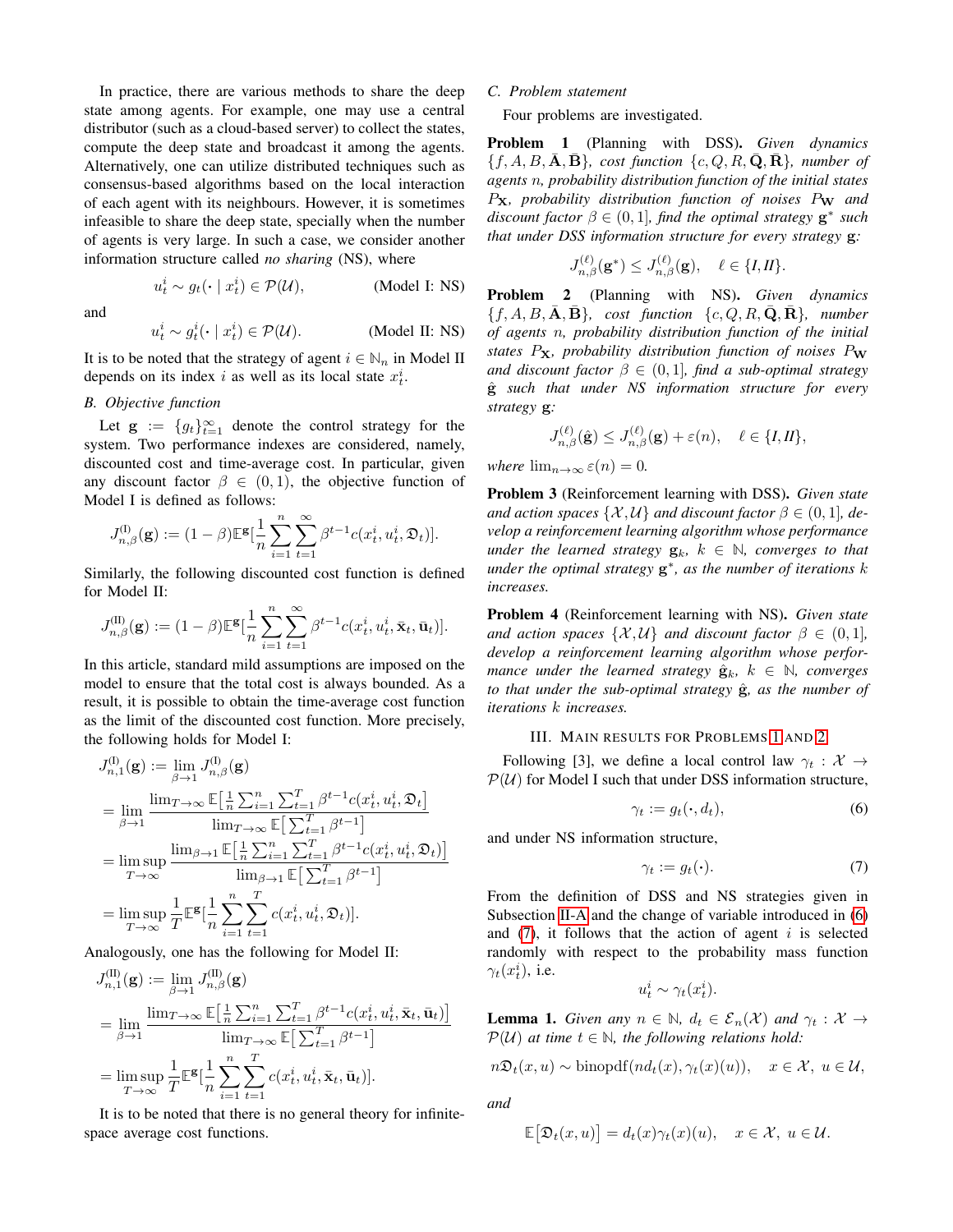*Proof.* The proof directly follows from [\(1\)](#page-1-4) such that

$$
n\mathfrak{D}_t(x, u) = \sum_{i=1}^n \mathbb{1}(x_t^i = x)\mathbb{1}(u_t^i = u),
$$

where the above equation consists of  $nd_t(x)$  independent binary random variables with success probability  $\gamma_t(x)(u)$ . İ.

To ease the exposition of deep Chapman-Kolmogorov equation introduced in [3], define

$$
\mathcal{T}(x_{t+1}^i,x_t^i,\gamma_t,d_t):=\sum_{u\in\mathcal{U}}\mathbb{P}\big(x_{t+1}^i\mid x_t^i,u,\gamma_t,d_t\big)\gamma_t(x_t^i)(u).
$$

Given any  $x, x' \in \mathcal{X}, \gamma : \mathcal{X} \rightarrow \mathcal{P}(\mathcal{U})$  and  $d \in$  $\mathcal{E}_n(\mathcal{X})$ , define the vector-valued function  $\phi(x', x, \gamma, d) \in$  $\mathcal{P}(\{0,1,\ldots,nd(x)\})$  such that

$$
\phi(x', x, \gamma, d) := \delta_0(nd(x)) + \mathbb{1}(d(x) > 0) \text{ binopdf } (nd(x), \mathcal{T}(x', x, \gamma, d)),
$$

where  $\delta_0(nd(x))$  is the Dirac measure with the domain set  $\{0, 1, \ldots, nd(x)\}\$ and a unit mass concentrated at zero. In addition, let  $\phi(x', \gamma, d) \in \mathcal{P}(\{0, 1, ..., n\})$  be the convolution function of  $\phi(x', x, \gamma, d)$  over all states  $x \in \mathcal{X} =$ :  $\{s_1, \ldots, s_{|\mathcal{X}|}\},$  i.e.,

$$
\bar{\phi}(x',\gamma,d):=\phi(x',s_1,\gamma,d)*\ldots*\phi(x',s_{|\mathcal{X}|},\gamma,d),
$$

where  $\bar{\phi}(x', \gamma, d)$  is a vector of size  $n + 1$ .

Lemma 2 (Deep Chapman-Kolmogorov equation [3]). *Given*  $d_t$  *and*  $\gamma_t$  *at time*  $t \in \mathbb{N}$ *, the transition probability matrix of the deep state can be computed as follows: for any*  $x' \in \mathcal{X}$  *and*  $y \in \{0, 1, \ldots, n\}$ *,* 

$$
\mathbb{P}(d_{t+1}(x') = \frac{y}{n} \mid d_t, \gamma_t) = \overline{\phi}(x', \gamma_t, d_t)(y+1).
$$

*Proof.* The proof follows from [\(2\)](#page-1-5) and the fact that the probability distribution of the sum of independent random variables can be described by the convolution of their individual probability distributions. See [3, Theorem 3] and [18, Theorem 1] for more details.

We now define a non-standard Bellman equation for Model I such that for every  $d_t \in \mathcal{E}_n(\mathcal{X})$  and  $t \in \mathbb{N}$ :

$$
V(d_t) = \min_{\gamma_t} (\bar{c}(d_t, \gamma_t) + \beta \mathbb{E}[V(d_{t+1}) | d_t, \gamma_t])
$$
  
= 
$$
\min_{\gamma_t} (\bar{c}(d_t, \gamma_t) + \beta \sum_{\tilde{d} \in \mathcal{E}_n(\mathcal{X})} \mathbb{P}(d_{t+1} = \tilde{d} | d_t, \gamma_t) V(\tilde{d})),
$$
 (8)

where

$$
\bar{c}(d_t, \gamma_t) := \mathbb{E}\big[\frac{1}{n}\sum_{i=1}^n c(x_t^i, u_t^i, \mathfrak{D}_t) \mid d_t, \gamma_t\big]
$$
  
= 
$$
\mathbb{E}\big[\sum_{x,u} c(x, u, \mathfrak{D}_t) \mathfrak{D}_t(x, u) \mid d_t, \gamma_t\big]
$$
  
= 
$$
\sum_{\mathfrak{D}} (\sum_{x,u} c(x, u, \mathfrak{D}) \mathfrak{D}(x, u)) \mathbb{P}(\mathfrak{D}_t = \mathfrak{D} \mid d_t, \gamma_t).
$$

<span id="page-3-5"></span>**Theorem 1.** Let  $\psi^*(d)$ ,  $d \in \mathcal{E}_n(\mathcal{X})$ , be a minimizer of the *right-hand side of equation* [\(8\)](#page-3-0)*. The following strategy is an optimal solution for Problem [1](#page-2-1) with Model I:*

$$
u_t^{i,*} \sim g^*(x_t^i, d_t) := \psi^*(d_t)(x_t^i).
$$

*Proof.* The proof follows from the fact that  $d_t$  is an information state under strategy  $\gamma_t$ . For more details, see [3, Theorem 2]

To find the solution of Problem [1](#page-2-1) with Model II, we impose the following standard assumption.

<span id="page-3-2"></span>Assumption 1. Let matrices Q and  $\overline{Q}$  be positive semi*definite, and matrices*  $R$  *and*  $\bar{R}$  *be positive definite. In ad*dition, let  $(A, B)$  and  $(\overline{\mathbf{A}}, \overline{\mathbf{B}})$  be stabilizable, and  $(A, Q^{1/2})$ and  $(\bar{\mathbf{A}}, \bar{\mathbf{Q}}^{1/2})$  *be detectable.* 

We now describe the algebraic form of the deep Riccati equation introduced in [4], [9]:

$$
\begin{cases}\nP = Q + \beta A^{\mathsf{T}} P A - \beta A^{\mathsf{T}} P B (B^{\mathsf{T}} P B + \beta^{-1} R)^{-1} B^{\mathsf{T}} P A, \\
\bar{P} = \bar{Q} + \beta \bar{A}^{\mathsf{T}} \bar{P} \bar{A} - \beta \bar{A}^{\mathsf{T}} \bar{P} \bar{B} (\bar{B}^{\mathsf{T}} \bar{P} \bar{B} + \beta^{-1} \bar{R})^{-1} \bar{B}^{\mathsf{T}} \bar{P} \bar{A}.\n\end{cases}
$$
\n(9)

Define the following feedback gains:

<span id="page-3-3"></span><span id="page-3-1"></span>
$$
\begin{cases} \theta^* := -(B^{\mathsf{T}}PB + \beta^{-1}R)^{-1}B^{\mathsf{T}}PA, \\ \bar{\theta}^* := -(\bar{\mathbf{B}}^{\mathsf{T}}\bar{\mathbf{P}}\bar{\mathbf{B}} + \beta^{-1}\bar{\mathbf{R}})^{-1}\bar{\mathbf{B}}^{\mathsf{T}}\bar{\mathbf{P}}\bar{\mathbf{A}}. \end{cases}
$$

<span id="page-3-6"></span>**Remark 2.** For the weakly coupled case in Remark [1,](#page-1-6)  $\overline{P}$ decomposes into  $z \in \mathbb{N}$  smaller Riccati equations such that for any  $j \in \mathbb{N}_z$ :

$$
\begin{aligned} \bar{P}^j &= Q + \bar{Q}^j + \beta (A + \bar{A}^j)^\intercal \bar{P}^j (A + \bar{A}^j) \\ - \beta (A + \bar{A}^j)^\intercal \bar{P}^j (B + \bar{B}^j) ((B + \bar{B}^j)^\intercal \bar{P}^j (B + \bar{B}^j) + \beta^{-1} (R + \bar{R}^j))^{-1} \\ &\times (B + \bar{B}^j)^\intercal \bar{P}^j (A + \bar{A}^j), \quad (10) \end{aligned}
$$

where  $\bar{\mathbf{P}} = \text{diag}(\bar{P}^1, \dots, \bar{P}^z)$ .

Remark 3. Note that the dimension of the deep Riccati equation [\(9\)](#page-3-1) does not depend on the number of agents  $n$ ; however, it depends on the number of orthonormal features z.

<span id="page-3-4"></span>Theorem 2. *Let Assumption [1](#page-3-2) hold. The optimal solution of Problem [1](#page-2-1) for Model II is described by:*

$$
u_t^{i,*} = \theta^* x_t^i + \sum_{j=1}^z \alpha^{i,j} (\bar{\theta}^{j,*} \bar{\mathbf{x}}_t - \theta^* \bar{x}_t^j), \quad t \in \mathbb{N}, \quad (11)
$$

<span id="page-3-0"></span>where  $\bar{\theta}^* =: \text{ row}(\bar{\theta}^{1,*}, \dots, \bar{\theta}^{z,*})$ *. For the special case of weakly coupled case in Remark [1,](#page-1-6) one has:*

<span id="page-3-7"></span>
$$
u_t^{i,*} = \theta^* x_t^i + \sum_{j=1}^z \alpha^{i,j} (\bar{\theta}^{j,*} - \theta^*) \bar{x}_t^j.
$$

*Proof.* The proof follows from a change of variables and certainty equivalence principle. Define

$$
\Delta x_t^i := x_t^i - \sum_{j=1}^z \alpha^{i,j} \bar{x}_t^j, \quad \Delta u_t^i := u_t^i - \sum_{j=1}^z \alpha^{i,j} \bar{u}_t^j.
$$

The above change of variables is a gauge transformation, initially introduced in [9] and extended in [4] to optimal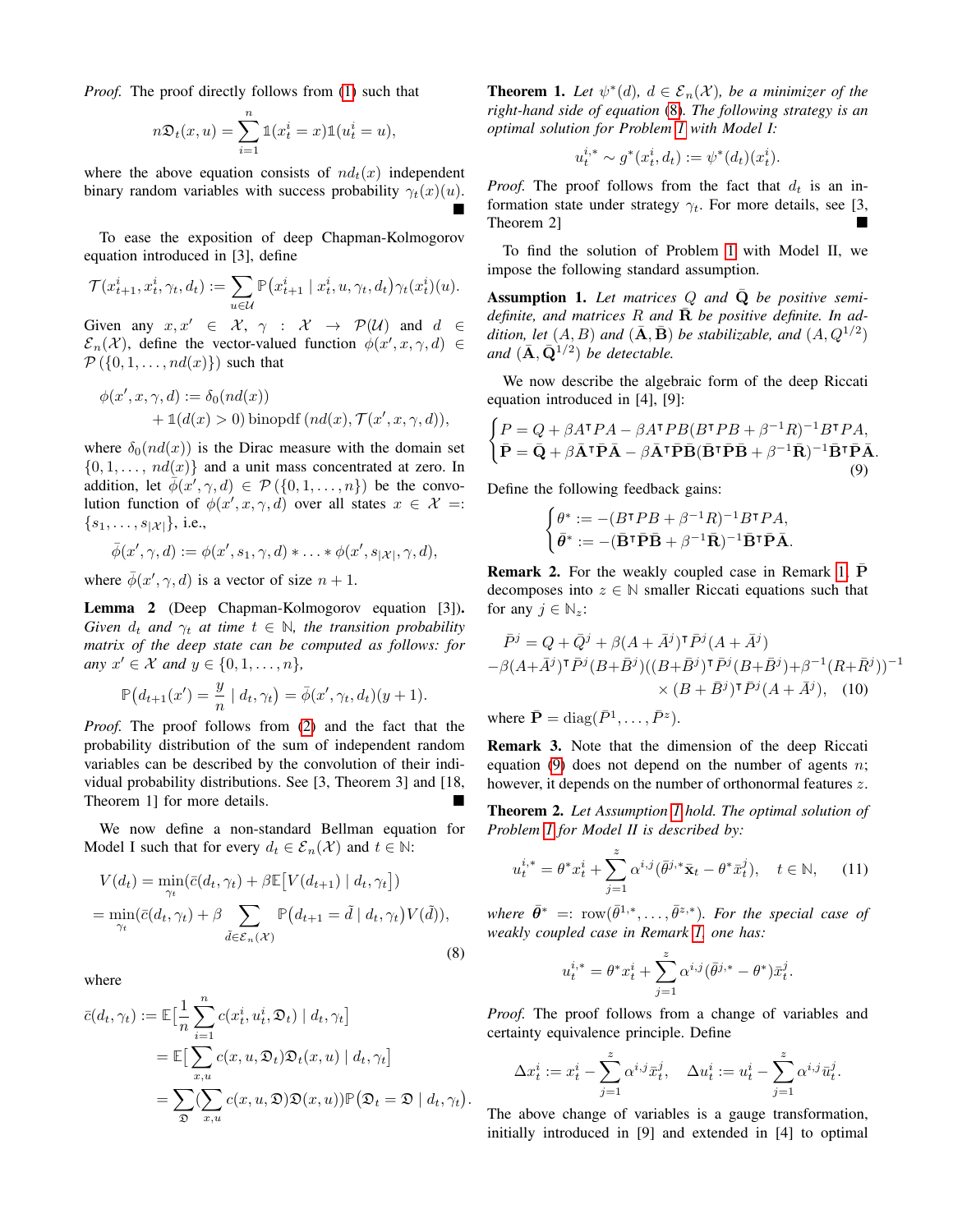control systems and in [5] to dynamic games. From the orthogonality induced by the above gauge transformation, the dynamics [\(4\)](#page-1-1) and cost function [\(5\)](#page-1-2) can be decomposed into n identical linear quadratic problems with states and actions  $(\Delta x_t^i, \Delta u_t^i), i \in \mathbb{N}_n$ , and one linear quadratic problem with state and action  $(\bar{\mathbf{x}}_t, \bar{\mathbf{u}}_t)$ . The deep Riccati equation [\(9\)](#page-3-1) gives the solution of the above problems. For the special case of weakly coupled systems, the Riccati equation associated with the state and action  $(\bar{\mathbf{x}}_t, \bar{\mathbf{u}}_t)$  decomposes into z smaller Riccati equations given by [\(10\)](#page-3-3). Note that Assumption [1](#page-3-2) implies that for any  $\beta \in (0, 1]$ ,  $(\sqrt{\beta}A, \sqrt{\beta}B)$ Assumption 1 implies that for any  $\rho \in (0, 1]$ ,  $(\sqrt{\rho}A, \sqrt{\rho}B)$ <br>and  $(\sqrt{\beta}A, \sqrt{\beta}B)$  are stabilizable, and  $(\sqrt{\beta}A, Q^{1/2})$  and  $(\sqrt{\beta} \widetilde{\mathbf{A}}, \widetilde{\mathbf{Q}}^{1/2})$  are detectable. As a result, algebraic Riccati equation [\(9\)](#page-3-1) has a unique, bounded and positive solution. See [4], [9] for more details.

Remark 4 (Extended cost). The main results of this paper naturally extend to cost functions with post-decision states, i.e.,  $c(x_t^i, u_t^i, \mathfrak{D}_t, x_{t+1}^i, d_{t+1})$  and  $c(x_t^i, u_t^i, \bar{\mathbf{x}}_t, \bar{\mathbf{u}}_t, x_{t+1}^i, \bar{\mathbf{x}}_{t+1})$ . In addition, it is straightforward to consider cross terms between the states and actions in [\(5\)](#page-1-2).

Remark 5 (Generalization). The main results of this paper naturally generalize to state-dependent discount factor and finite-horizon cost functions as well as multiple subpopulations with partially deep state sharing information structure [4] and intermittent deep state sharing [12].

#### *A. NS information structure: mean-field approximation*

When deep state is not observed, the above solutions are not practical. To overcome this shortcoming, one can approximate the deep state by mean field approximation [19], where the strong law of large numbers provides a simple asymptotic estimate.

Let  $\mathfrak{M}_t \in \mathcal{P}(\mathcal{X} \times \mathcal{U})$  and  $m_t \in \mathcal{P}(\mathcal{X})$  denote the meanfield approximations of  $\mathfrak{D}_t \in \mathcal{E}_n(\mathcal{X} \times \mathcal{U})$  and  $d_t \in \mathcal{E}_n(\mathcal{X})$ , respectively, i.e.,

$$
\mathfrak{M}_t(x, u) = \lim_{n \to \infty} \mathfrak{D}_t(x, u) = \lim_{n \to \infty} \frac{1}{n} \sum_{i=1}^n \mathbb{1}(x_t^i = x) \mathbb{1}(u_t^i = u),
$$

$$
m_t(x) = \lim_{n \to \infty} d_t(x) = \lim_{n \to \infty} \frac{1}{n} \sum_{i=1}^n \mathbb{1}(x_t^i = x).
$$

We now define a non-standard Bellman equation for Model I such that for every  $m_t \in \mathcal{P}(\mathcal{X})$  and  $t \in \mathbb{N}$ :

$$
\hat{V}(m_t) = \min_{\gamma_t} (\hat{c}(m_t, \gamma_t) + \beta \mathbb{E} [\hat{V}(m_{t+1}) | m_t, \gamma_t])
$$
  
= 
$$
\min_{\gamma_t} (\hat{c}(m_t, \gamma_t) + \beta \hat{V}(\hat{f}(m_t, \gamma_t))), \quad (12)
$$

where

$$
\mathfrak{M}_t(x, u) = m_t(x)\gamma_t(x)(u), \quad x \in \mathcal{X}, u \in \mathcal{U},
$$
  

$$
\hat{c}(m_t, \gamma_t) := \sum_{x, u} c(x, u, \mathfrak{M}_t) m_t(x)\gamma_t(x)(u),
$$

and for every  $x' \in \mathcal{X}$ ,

$$
m_{t+1}(x') = \sum_{x \in \mathcal{X}} \sum_{u \in \mathcal{U}} m_t(x) \gamma_t(x)(u) \mathbb{P}(x'|x, u, \mathfrak{M})
$$
  
=:  $\hat{f}(m_t, \gamma_t)(x').$  (13)

<span id="page-4-0"></span>Assumption 2. The initial states  $x_1$  are i.i.d. random vari*ables with probability mass function*  $P_X$ .

<span id="page-4-1"></span>Assumption 3. *For any*  $x, x' \in \mathcal{X}$ ,  $u \in \mathcal{U}$  and  $\mathfrak{M}_1, \mathfrak{M}_2 \in$  $\mathcal{P}(\mathcal{X} \times \mathcal{U})$ , there exist positive real constants  $H^p$  and  $H^c$ *(that do not depend on* n*) such that*

$$
|\mathbb{P}(x'|x, u, \mathfrak{M}_1) - \mathbb{P}(x'|x, u, \mathfrak{M}_2)| \le H^p ||\mathfrak{M}_1 - \mathfrak{M}_2||,
$$
  

$$
|c(x, u, \mathfrak{M}_1) - c(x, u, \mathfrak{M}_2)| \le H^c ||\mathfrak{M}_1 - \mathfrak{M}_2||.
$$

The above assumption is mild because any polynomial function of  $\mathfrak{M} \in \mathcal{P}(\mathcal{X} \times \mathcal{U})$  is Lipschitz on  $\mathfrak{M}$  since  $\mathcal{P}(\mathcal{X} \times$  $U$ ) is a confined space.

<span id="page-4-5"></span>**Theorem [3](#page-4-1).** Let Assumptions [2](#page-4-0) and 3 hold. Let also  $\hat{\psi}(m)$ ,  $m \in \mathcal{P}(\mathcal{X})$ , be a minimizer of the right-hand side of equa*tion* [\(12\)](#page-4-2)*. The following strategy is a solution for Problem [2](#page-2-2) with Model I:*

$$
\hat{u}_t^i \sim \hat{g}(x_t^i, m_t) := \hat{\psi}(m_t)(x_t^i),
$$

*where*  $m_{t+1} = \hat{f}(m_t, \gamma_t)$  *with*  $m_1 = P_X$ .

*Proof.* The proof follows from the continuity and boundedness properties described in Assumption [3](#page-4-1) and the strong law of large numbers. For more details, see [3, Theorem 4].

For Model II, we make the following assumption.

<span id="page-4-4"></span>Assumption 4. *All matrices in the agent dynamics* [\(4\)](#page-1-1) *and cost function* [\(5\)](#page-1-2) *as well as the covariance matrices of the initial states and driving noises are uniformly bounded with respect to*  $n \in \mathbb{N}$ *. In addition, initial states and driving noises are independent random variables across agents at any time instant*  $t \in \mathbb{N}$ *.* 

For coupled dynamics, an additional stability condition is required to ensure that the proposed infinite-population strategy is stable under NS information structure.

<span id="page-4-3"></span>**Assumption 5.** *Matrix*  $\bar{\mathbf{A}} + \bar{\mathbf{B}} \text{diag}(\theta^*, \dots, \theta^*)$  *is Hurwitz.* 

It is to be noted that Assumption [5](#page-4-3) holds for decoupled dynamics, where  $\overline{A}^j$  and  $\overline{B}^j$  are zero,  $\forall j \in \mathbb{N}_z$ . Define mean field  $\mathbf{m}_t := \text{vec}(m_t^1, \dots, m_t^z)$  such that

$$
\mathbf{m}_{t+1} = (\bar{\mathbf{A}} + \bar{\mathbf{B}}\bar{\boldsymbol{\theta}}^*) \mathbf{m}_t,
$$

where  $m_1 = \mathbb{E}[\bar{\mathbf{x}}_1]$ .

<span id="page-4-6"></span><span id="page-4-2"></span>Theorem 4. *Let Assumptions [1,](#page-3-2) [4](#page-4-4) and [5](#page-4-3) hold. The following strategy is a solution of Problem [2](#page-2-2) with Model II*

$$
\label{eq:2.1} \hat{u}_t^i = \theta^* x_t^i + \sum_{j=1}^z \alpha^{i,j} (\bar{\theta}^{j,*} \mathbf{m}_t - \theta^* m_t^j), \quad t \in \mathbb{N}.
$$

*Also, for the special case of weakly coupled matrices,*

$$
\hat{u}_t^i = \theta^* x_t^i + \sum_{j=1}^z \alpha^{i,j} (\bar{\theta}^{j,*} - \theta^*) m_t^j
$$

.

<span id="page-4-7"></span>*Proof.* The proof follows from Assumptions [4](#page-4-4) and [5,](#page-4-3) Theorem [2,](#page-3-4) the strong law of large numbers, and the fact that the optimal strategy and cost function are bounded and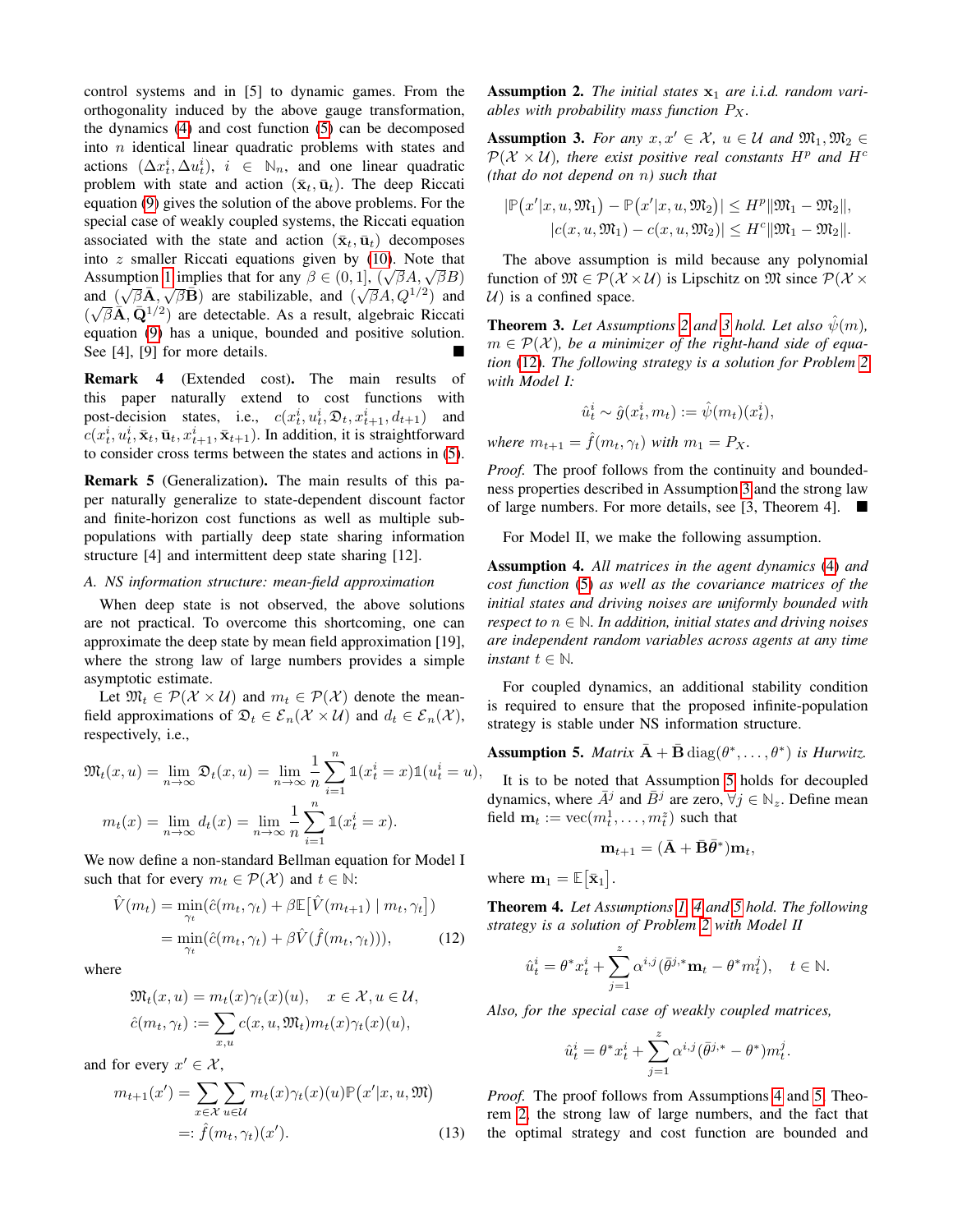continuous with respect to  $n$ . For more details, see [4, Theorem 3] and [9, Theorem 3.8].

Remark 6. When the system matrices are independent of the number of agents  $n$ , the solution of the deep Riccati equation is also independent of  $n$  for the risk-neutral cost minimization [9, Chapter 3] and minmax optimization [12]. However, this is a rather special case, and more generally, such as in risk-sensitive cost minimization problem [4] and linear quadratic game [5], the solution depends on  $n$ .

## *B. Numerical solutions*

To numerically solve the Bellman equations in Theorems [1](#page-3-5) and [3,](#page-4-5) one can quantize the space of probability measures on the local state and local action (i.e.  $\mathcal{P}(\mathcal{X})$  and  $\mathcal{P}(\mathcal{U})$ ), and use standard methods such as value iteration, policy iteration and linear programming, according to [20].

Remark 7. In practice, value iteration, policy iteration and linear programming suffer from the curse of dimensionality when the size of state and action spaces is large, unless some special structures are imposed such as a linear quadratic model. In Section [IV,](#page-5-0) we discuss more practical approaches that provide more efficient solutions at the cost of losing the optimality. It is worth mentioning that the convergence in policy space is often faster than that in value space.

For Theorems [2](#page-3-4) and [4,](#page-4-6) one can use different techniques to solve the algebraic deep Riccati equation [\(9\)](#page-3-1). Some common approaches include invariant subspaces such as Schur method, Newton-type iteration and Krylov subspaces for large-scale problems. See [21] for more advanced methods.

# *C. Decentralized implementation*

*Model I with DSS:* Every agent  $i \in \mathbb{N}_n$  can independently solve the dynamic program [\(8\)](#page-3-0) upon the observation of deep state. Since the resultant optimization problem is the same for all agents, the agents commonly choose the control law  $\psi^*$ . Then, agent *i* chooses its action  $u_t^i$  based on its local (private) state  $x_t^i$  and deep state  $d_t$  with respect to the probability distribution function  $\psi^*(d_t)(x_t^i) = \gamma_t^*(x_t^i)$  at any time  $t \in \mathbb{N}$ (see Theorem [1](#page-3-5) for more details).

*Model I with NS:* For NS information structure, deep state is replaced by mean field, and every agent solves the dynamic program [\(12\)](#page-4-2) by predicting the mean field  $m_{t+1}$ , given current value  $m_t$  and local law  $\gamma_t$ , according to [\(13\)](#page-4-7). The resultant performance converges to that of the optimal one as the number of agents goes to infinity; (see Theorem [3](#page-4-5) for more details).

*Model II with DSS:* Every agent solves one Riccati equation of the same order as an individual agent and one Riccati equation whose order is z times greater than that of an individual agent given in [\(9\)](#page-3-1). For the weakly coupled case, every agent solves  $z + 1$  Riccati equations of an individual agent's order (Remark [2\)](#page-3-6). Then, each agent computes its action  $u_t^i$  based on its impact factors  $(\alpha^{i,j})_{j=1}^z$ , local state  $x_t^i$ and deep state  $\bar{\mathbf{x}}_t$  (see Theorem [2](#page-3-4) for more details).

*Model II with NS:* For NS information structure, deep state is replaced by mean field and the resultant solution asymptotically converges to the optimal solution as the number of agents goes to infinity.

# IV. MAIN RESULTS FOR PROBLEMS [3](#page-2-5) AND [4](#page-2-6)

<span id="page-5-0"></span>In the previous section, it was assumed that the model is completely known. In this section, we provide various techniques to approximate the proposed dynamic programs for the case when the model is not known completely.

In general, there are two fundamental approaches to learning the solution of the proposed dynamic programs. The first one is called *model-based* approach which uses supervised learning techniques to find the parameters of the models described in Section [II,](#page-0-0) and then solve the planning problems presented in Section [III.](#page-2-0) In short, this approach is an indirect method that obtains the solution by constructing a model. The second approach, however, finds the solution directly without identifying the model. This approach is called *reinforcement learning* (RL) (also called *model-free* or *approximate dynamic program*).

The advantage of the model-based approaches is that they are more intuitional because they not only provide a solution but also construct a model. However, for large-scale problems, it is more efficient to use reinforcement learning methods as they directly search for the solution. In general, there are two types of RL algorithms: off-line and on-line. In the former type, the exploration step is not a major concern as all states and actions can be visited sufficiently often, given a rich set of data and/or simulator. In the latter type, however, it is critical to explore the model in such a way that all states and actions are visited sufficiently often.

#### *A. Model I*

In what follows, we briefly present the main idea behind approximate value iteration, approximate policy iteration and approximate linear programming. For the approximate value iteration, consider a one-step ahead update of Bellman equation [\(8\)](#page-3-0) as follows:

<span id="page-5-1"></span>
$$
\min_{\gamma} \bar{c}(d, \gamma) + \beta \sum_{\tilde{d}} \mathbb{P}(\tilde{d} \mid d, \gamma) \tilde{V}(\tilde{d}) \tag{14}
$$

where  $\gamma : \mathcal{X} \to \mathcal{P}(\mathcal{U})$  can be approximated as:

 $\gamma$ 

$$
\gamma(x)(u) \approx \frac{\theta(x, u)}{\sum_{u \in \mathcal{U}} \theta(x, u)}, \quad \theta(x, u) > 0, \ x \in \mathcal{X}, \ u \in \mathcal{U},
$$

such that  $\sum_{u \in \mathcal{U}} \gamma(x)(u) = 1$ . In particular, one can use a normalized exponential distribution with the following form:

$$
(x)(u) \approx \frac{e^{-\theta(x,u)}}{\sum_{u \in \mathcal{U}} e^{-\theta(x,u)}}.
$$

It is also possible to approximate the value function linearly using feature-based architecture as follows:

$$
V(\tilde{d}) \approx \tilde{V}(\tilde{d}) = \sum_{\ell=1}^{L} \tilde{r}_{\ell} \phi_{\ell}(\tilde{d}).
$$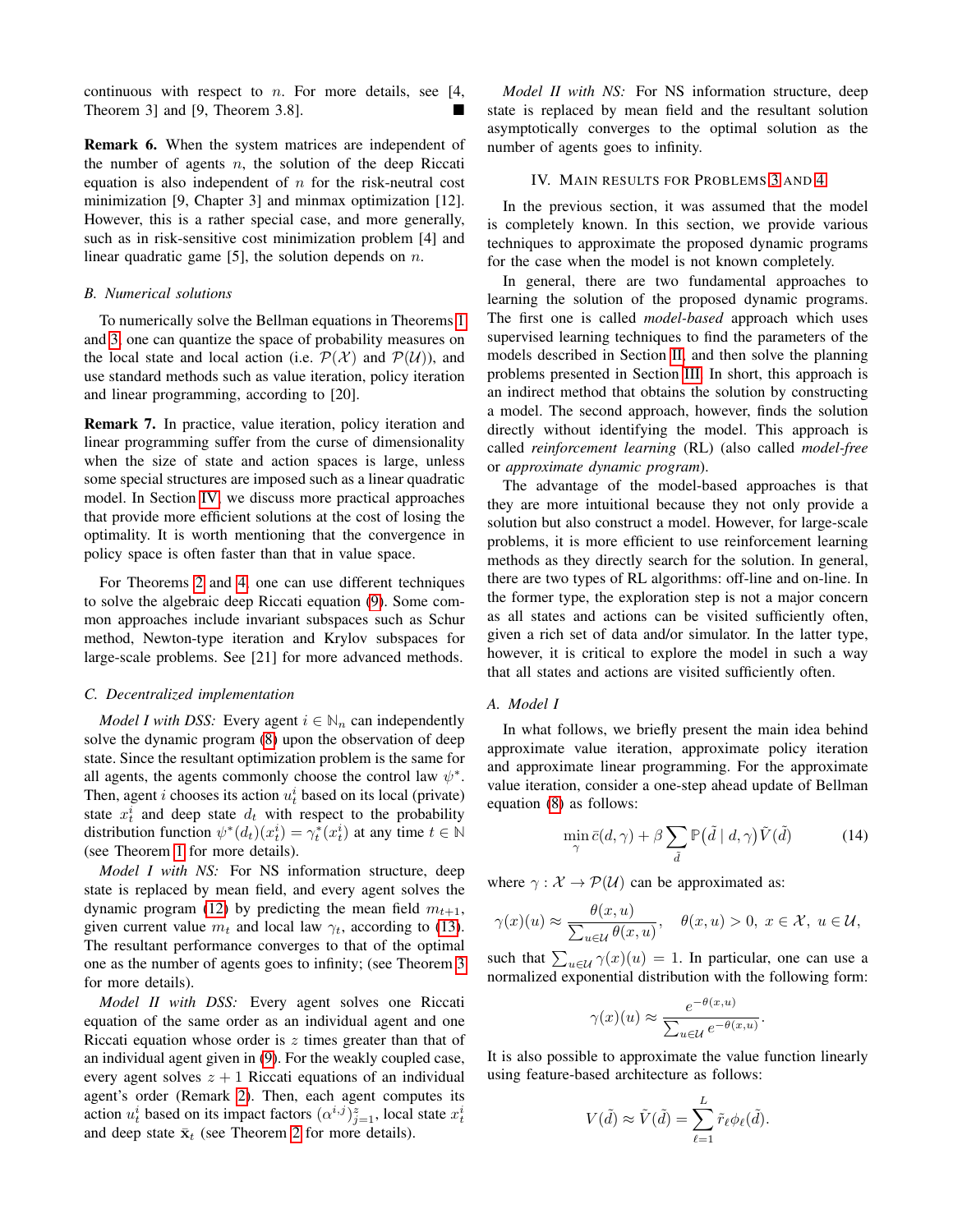# <span id="page-6-1"></span>Algorithm 1 Proposed Q-Learning Procedure

- 1: Set  $Q_1(d, \gamma) = 0$  and  $\eta_1(d, \gamma) = 1, \forall d \in \mathcal{E}_n(\mathcal{X}), \forall \gamma \in \mathcal{G}$ .
- 2: At iteration  $k \in \mathbb{N}$ , given any deep state  $d \in \mathcal{E}_n(\mathcal{X})$  and any local law  $\gamma \in \mathcal{G}$ , update the corresponding Q-function and learning rate as follows:

$$
\begin{cases} Q_{k+1}(d,\gamma) = (1 - \eta_k(d,\gamma))Q_k(d,\gamma) \\ + \eta_k(d,\gamma)(\bar{c}' + \beta \min_{\gamma' \in \mathcal{G}} Q_k(d',\gamma')) \\ \eta_{k+1}(d,\gamma) = \lambda(k, \eta_k(d,\gamma)), \end{cases}
$$

)),

where  $\bar{c}'$  is the immediate cost,  $d'$  is the next deep state, and  $\lambda$ determines proper learning rates P termines proper learning rates  $\eta_k \in [0, 1], k \in \mathbb{N}$ , such that  $\sum_{k=1}^{\infty} \eta_k(d, \gamma) = \infty$  and  $\sum_{k=1}^{\infty} (\eta_k(d, \gamma))^2 < \infty$ . 3: Set  $k = k + 1$ , and go to step 2 until the algorithm terminates.

Moreover, one can use a multi-step ahead update in [\(14\)](#page-5-1). Similar function approximations can be used in policy iteration and linear programming. For more details, see [20], [22].

We present Algorithm [1,](#page-6-1) a (model-free) Q-learning algorithm, wherein attention is restricted to deterministic strategies, i.e.,  $\gamma$  :  $\mathcal{X} \rightarrow \mathcal{U}$  for Model I. Let G denote the set of mappings from the local state space  $X$  to the local action space  $U$ . It is also possible to use various function approximations to provide a more practical algorithm, albeit at the cost of reduced performance.

<span id="page-6-2"></span>Theorem 5. *Suppose that every pair of deep state and local law*  $(d, \gamma) \in \mathcal{E}_n(\mathcal{X}) \times \mathcal{G}$  *is visited infinitely often in Algorithm [1.](#page-6-1) Then, the following results hold:*

- (a) *For any*  $(d, \gamma) \in \mathcal{E}_n(\mathcal{X}) \times \mathcal{G}$ *, the Q-function*  $Q_k(d, \gamma)$ *converges to*  $Q^*(d, \gamma)$  *with probability one, as*  $k \to \infty$ *.*
- (b) Let  $g_k(\cdot, d) \in \operatorname{argmin}_{\gamma \in \mathcal{G}} Q_k(d, \gamma)$  be a greedy strat*egy; then, the performance of*  $g_k$  *converges to that of the optimal strategy* g <sup>∗</sup> *given in Theorem [1,](#page-3-5) when attention is restricted to deterministic strategies.*

*Proof.* The proof follows from the proof of convergence of the Q-learning algorithm and Theorem [1,](#page-3-5) which exploits the fact that the Bellman operator is contractive with respect to the infinity norm. See [23, Theorem 4] for more details on the convergence proof of the Q-learning algorithm.

Similar to Theorem [5,](#page-6-2) one can use a quantized space with quantization level  $1/q, q \in \mathbb{N}$ , similar to the one proposed in [3, Theorem 6], to develop an approximate Q-learning algorithm under NS information structure. The performance of the learned strategy converges to that of Theorem [5](#page-6-2) as the number of agents  $n$  and quantization parameter  $q$  increase.

Remark 8. The above results can be extended to stochastic shortest path problem where  $\beta = 1$  under the condition that there exists a special cost-free terminal state that absorbs all states under any strategy [24].

# *B. Model II*

For Model II, we use a model-free policy-gradient method proposed in [25], and present Algorithm [2.](#page-6-3) Given a smoothing parameter  $r > 0$ , let  $P_r$  denote the uniform probability distribution over the matrices of size  $h_u \times h_x$ , whose

# <span id="page-6-3"></span>Algorithm 2 Proposed Policy Gradient Procedure

- 1: Initialize the number of agents  $n$ , number of trajectories  $L$ , control horizon T, number of features z, feedback gains  $(\theta_1, \theta_1)$ , smoothing parameter r, and step size  $\eta$ .
- 2: At iteration  $k \in \mathbb{N}$ , run the following steps:
	- for  $\ell = 1 : L$ 
		- initialize states  $\mathbf{x}_1 = \text{vec}(x_1^1, \dots, x_1^n);$
		- given any agent  $i \in \mathbb{N}_n$ , use strategy [\(11\)](#page-3-7) with perturbed feedback gains:  $\theta_k + \tilde{\theta}$  and  $\bar{\theta}_k + \tilde{\theta}$ , where  $\tilde{\theta} \sim P_r$ and  $\theta \sim \mathbf{P}_r$ ;

- compute the cost trajectories  $c_{1:T}^{\ell} = \frac{1}{n} \sum_{i=1}^{n} c_{1:T}^{\ell}(i);$ 

end<br>
compute  $\nabla \bar{C} = \frac{zh_x}{TLr^2} \sum_{\ell=1}^L \sum_{\ell=1}^T \beta^{t-1} c_{\ell}^{\ell} \tilde{\theta}$  and  $\nabla \hat{C} = \frac{h_x}{TLr^2} \sum_{\ell=1}^L \sum_{t=1}^T \beta^{t-1} c_{\ell}^{\ell} \tilde{\theta}$ ;

- 3: Update feedback gains:  $\theta_{k+1} = \theta_k \eta \nabla \hat{C}_k$  and  $\bar{\theta}_{k+1} = \bar{\theta}_k \eta \nabla \hat{C}_k$  $\eta \nabla C_k$ .
- 4: Let  $k = k + 1$ , and go to step 2 until the algorithm terminates.

Frobenius norm is r. Similarly, let  $P<sub>r</sub>$  denote the uniform probability distribution over the matrices of size  $zh_u \times zh_x$ , whose Frobenius norm is r.

<span id="page-6-4"></span>Assumption 6. *The covariance matrices of initial states and driving noises are positive definite (i.e., they are invertible).*

<span id="page-6-5"></span>Theorem 6. *Let Assumptions [1,](#page-3-2) [4](#page-4-4) and [6](#page-6-4) hold. The performance of the learned strategy*  $\{\theta_k, \bar{\theta}_k\}$ , given by Algorithm [2,](#page-6-3) *converges to that of the optimal strategy*  $\{\theta^*, \bar{\theta}^*\}$  *in Theorem* [2](#page-3-4) *with probability one, as*  $k \to \infty$ *.* 

*Proof.* The proof follows from [25, Theorem 9] and the decomposition proposed in Theorem [2.](#page-3-4)

Analogous to Theorem [6,](#page-6-5) one can devise an approximate policy gradient algorithm under NS information structure, where deep state is approximated by mean field. Note that Theorem [6](#page-6-5) holds for arbitrary probability distribution (not necessarily Gaussian).

# V. NUMERICAL EXAMPLE

<span id="page-6-0"></span>The power grid is a complex large-scale network consisting of many decision makers such as users and service providers. Due to some fundamental challenges such as global warming, limited fossil fuel and intermittent nature of renewable energy sources, there is an inevitable need for smart grid wherein the decision makers intelligently interact with each other and use limited resources efficiently. As a result, there has been a growing interest recently in network management of smart grid [26]. In what follows, we provide a simple example showcasing the application of our results in learning the optimal resource allocation strategy.

**Example 1.** Consider a smart grid with  $n \in \mathbb{N}$  users. Let  $x_t^i \in \mathbb{R}$  denote the consumed energy of user  $i \in \mathbb{N}_n$  at time  $t \in \mathbb{N}$  and  $\bar{x}_t$  denote the weighted average of the total energy consumption of users, i.e.,

$$
\bar{x}_t = \frac{1}{n} \sum_{i=1}^n \alpha^i x_t^i,
$$